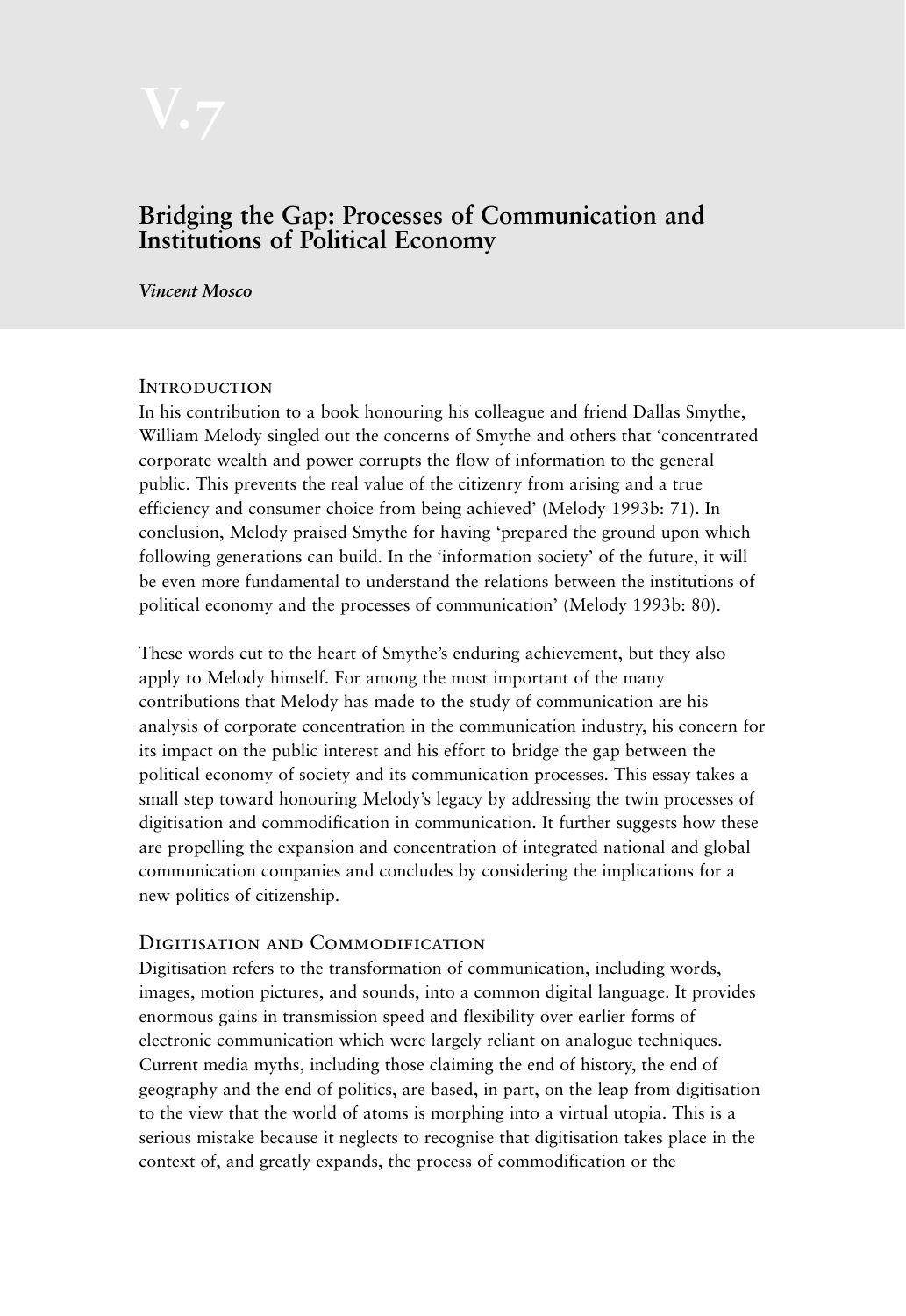transformation of use to exchange value in communication. The expansion of the commodity form provides the context for who shapes the process of digitisation and for determining how it is applied.

Digitisation is used first and foremost to expand the commodification of information and entertainment, specifically by enlarging markets in communication products, by deepening the commodification of labour involved in the production, distribution and exchange of communication, and by creating markets in the audiences that receive and make use of electronic communication. The contemporary media landscape results in large part from the mutual constitution of digitisation and commodification.

Digitisation expands the commodification of communication content by extending the range of opportunities to measure and monitor, package and repackage information and entertainment. This vastly expands the process of delivering audiences of viewers, listeners, readers, movie goers and telephone and computer users, to advertisers. In essence, companies can package and repackage customers in forms that specifically reflect both their actual purchases and their demographic characteristics. A similar extension of commodification applies to the labour of communication. The replacement of mechanical with electronic systems once eliminated thousands of jobs in the printing industry as electronic typesetting did away with the work of linotype operators. Today, digital systems allow companies to expand this process by eliminating jobs and deepening managerial control over work across the communication industries.

The combination of digitisation and commodification and the growing integration of communication sectors into a consolidated electronic information and entertainment arena explain much of why there has been an unprecedented acceleration in mergers and acquisitions. Communication systems in the United States are now largely shaped by a handful of companies including Microsoft, AT&T, General Electric-NBC, Viacom-CBS, Disney-ABC, and AOL-Time Warner. There are others, including non-United States firms like Bertelsmann which owns Random House publishing and Vivendi, the French telecom giant. Indeed, each of these firms has a significant transnational presence through outright ownership, strategic partnerships and investment.

National communication systems have also experienced the acceleration of concentration. For example, in just a few years, the Canadian arena has come under the domination of four firms. These include BellGlobemedia, formed from the merger of Canada's largest telecom firm (Bell Canada), its largest private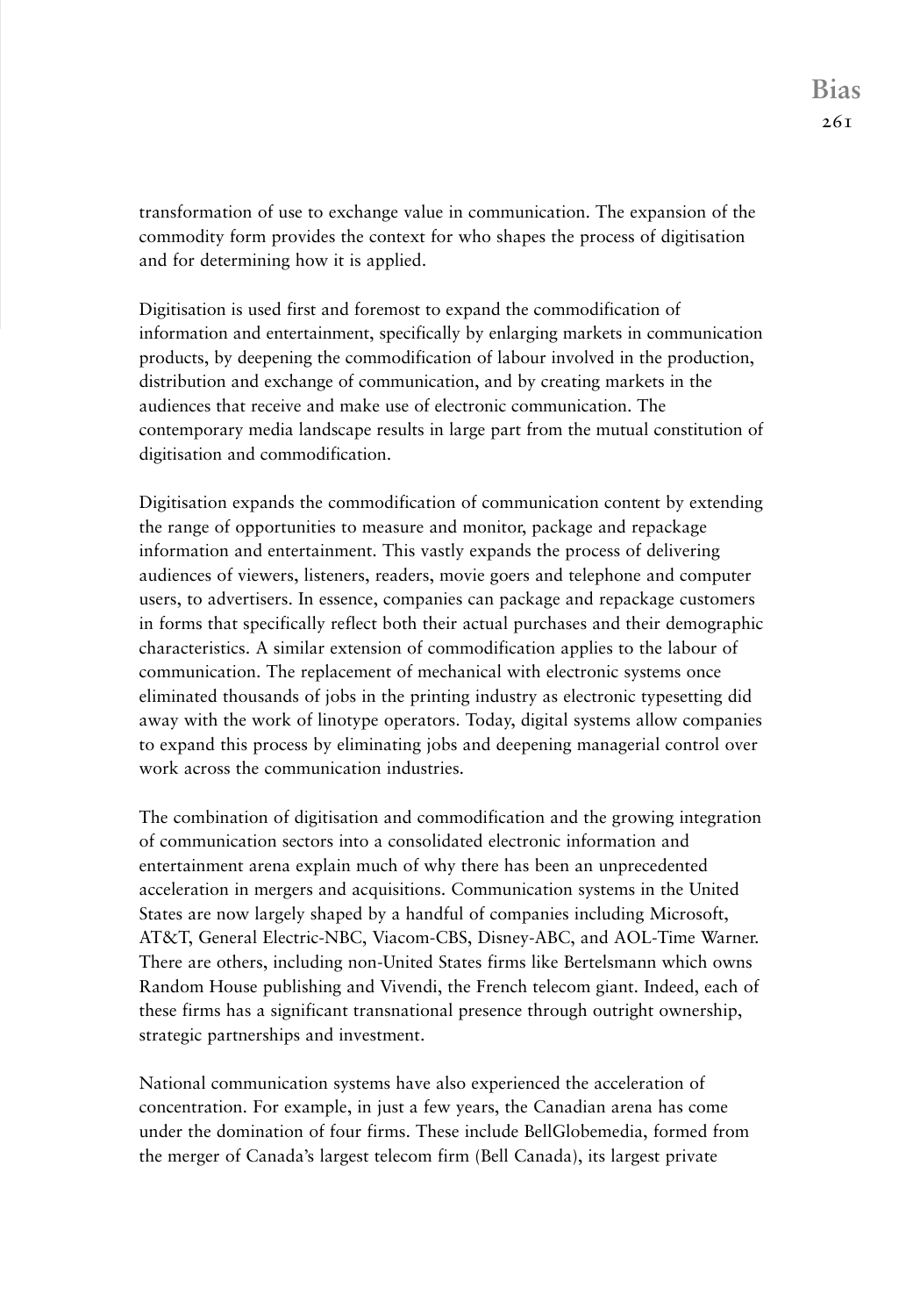television network, CTV, and its major national newspaper, *The Globe and Mail*. Rogers Communication brings together Canada's largest cable television company, its second largest mobile telephone firm and the country's major newsweekly magazine. CanWest Global resulted from the merger of the second largest private television network and Canada's largest newspaper group. Finally, Quebecor combines cable, tabloid newspaper and multimedia interests to form a giant across the English-French divide. The combination of growing concentration and diminishing regulation leads some, like Sunstein (2001), to fear that the media landscape is becoming little more than a commercial space with less than adequate room for diversity and the clash of ideas so vital to democracy.

The transformation, however, is far from complete. Canadian communication firms, like their counterparts in the United States and elsewhere, face enormous pressures for even further regional and global integration (Mosco and Schiller 2001). Moreover, media concentration often does not produce the synergies that companies anticipate and sometimes results in content that fails to attract audiences. Digitisation is not a flawless process and numerous technical problems have slowed its development.

## THE RETREATING STATE

More importantly, we can observe deeper political contradictions. Contemporary neo-liberalism is founded on the retreat of the state from critical areas of social life, including the communication arena where the state historically was directly involved in building infrastructure, setting technical standards, regulating market access and directly providing services. According to the neo-liberal view, such functions are best provided by the private sector with minimal state involvement. Aside from the ideological commitment to this perspective, neo-liberalism aims to customise state functions, to tailor them to suit business needs and thereby avoid the challenges that the vision of the state as a universal or public space, open to a wide range of contestation, once posed. But the communication arena demonstrates that it is not so easy to reach this goal.

One of the most significant of what are typically presented as narrow technical concerns is standardisation. Digitisation only succeeds to the extent that common technical standards are used to harmonise the processing, distribution and reception of digital signals. It is one thing to translate audio, video and data streams into digital packets; it is quite another to ensure their flawless flow through global information grids. In order to accomplish this, a wide range of standards for equipment necessary to process signals and for managing the data flows through networks is essential. Achieving such agreement is normally difficult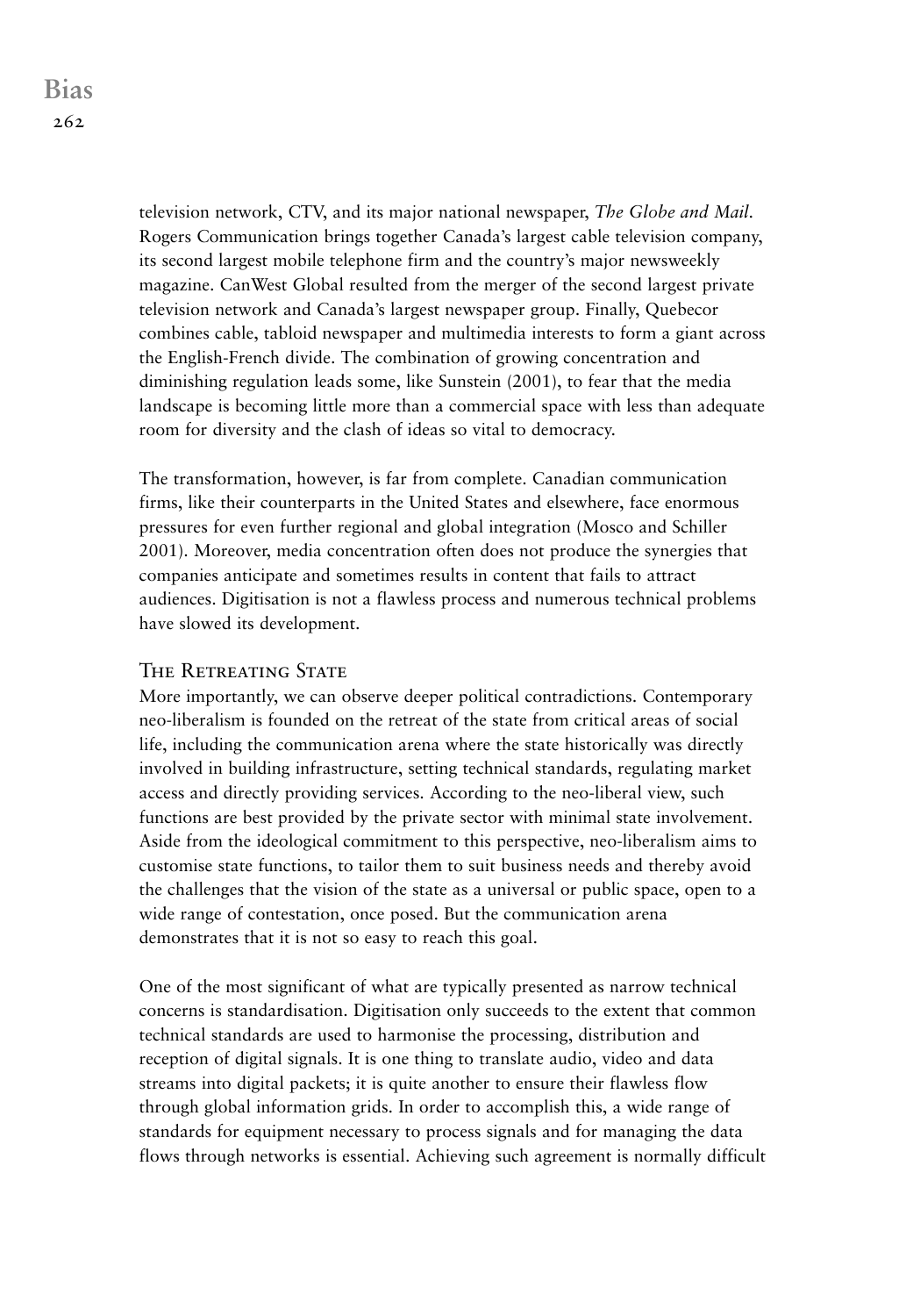because competitors are reluctant to cooperate since it requires sharing information which is increasingly valued in its own right and is central to success in developing new technical systems.

Capitalism has traditionally dealt with this problem by establishing government agencies or private-public partnerships that might serve as independent standards arbiters. However, in recent years, private businesses, in keeping with a neo-liberal agenda, have stepped up the effort to shrink government involvement in standards issues by setting up private or quasi-public standards organisations. But, as disputes over the Internet Corporation for Assigned Names and Numbers (ICANN) demonstrate, these are actually only displacing tensions and contradictions. As a result, seemingly technical questions are caught up in political economic maelstroms that impede or slow the process of global technological development. However, the alternative, returning to genuinely public national or international regulatory authorities, a central feature in the expansion of communication before neo-liberalism took hold, invites turning this arena, widely recognised as critical to capitalist expansion, into a highly contested terrain (Lessig 2001).

This problem is not only evident in the struggle over standards, it has marked debates about how to expand access to technology in order to build markets and about how to ensure some measure of privacy to create consumer confidence in the technology. The overall crisis in the dot.com and telecom industries, and the yawning chasm between the massive glut of high-speed, long haul capacity and the shortage of high-speed, local access connections needed to gain access to cyberspace, can be traced directly to the almost religiously driven neo-liberal strategy that the market would do a better job of regulation than traditional forms of state intervention. With no political or social policy check on investment decisions, cemented into law in various forms, companies went on a long-haul building binge that resulted in a glut of telecom capacity and widespread corporate failures. In one year, June 2000 to June 2001, more than 100,000 jobs disappeared from the United States communication industry. And the promise of universal access to broadband communication remains just that (Romero 2001). Meanwhile, in another demonstration that the 'new economy' is not all that new, and that the role of the state is still a contested issue, a Canadian federal government task force recommended in June 2001 that up to four billion Canadian dollars should be spent to expand broadband access in Canada. Is this evidence of backsliding from the neo-liberal orthodoxy or just a bailout of failing telecom and computer firms? Whatever the answer, the recommendations and responses to them demonstrate the tension over the role of the state.